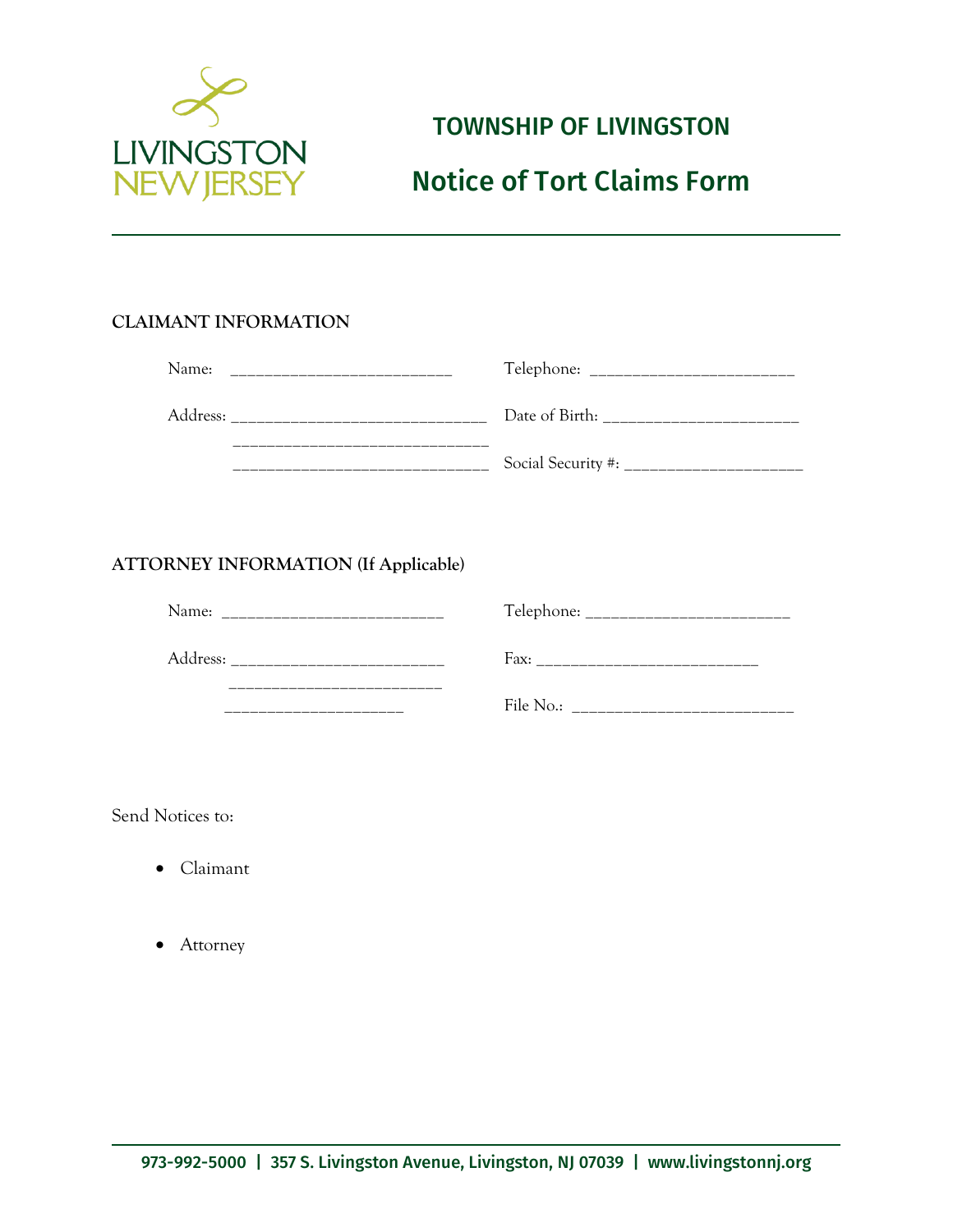**GENERAL INSTRUCTIONS:** Pursuant to the provisions of the New Jersey Tort Claims Act, this Notice of Tort Claim form has been adopted as the official form for the filing of claims against the Township of Livingston.

The questions are to be answered to the extent of all information available to the Claimant or to his or her attorneys, agents, servants, and employees, under oath. The fully completed Claim and the documents requested shall be returned to the:

> TOWNSHIP CLERK Township of Livingston 357 South Livingston Avenue Livingston, NJ 07039

**NOTE CAREFULLY:** Your claim will not be considered filed as required under the New Jersey Tort Claims Act until this completed form has been filed with the Township/City/Borough of Livingston. Failure to provide the information requested, including such responses as "to Be Provided" or" "Under Investigation" will result in the claim being treated as not being properly filed.

Timely Notices of Claim must be filed within 90 days after the incident giving rise to the claim.

This form is designed as a general form for use with respect to all claims. Some of the questions may not be applicable to your particular claim. For example, if your claim does not arise out of an automobile accident, questions regarding road conditions might not be applicable. In that event, please indicate "Not Applicable".

If you are unable to answer any questions because of a lack of information available to you, specify the reason the information is not available to you. If a question asks that you identify a document, it will be sufficient to furnish true and legible copies. Where a question asks that you "identify all persons," provide the name, address and telephone number of the person.

If you need more space to provide a full name, attach supplementary pages, identifying the continuation of the answer with the number of the applicable question.

### **DEFINITIONS:**

"**Claimant**" shall refer to the person or persons on whose behalf the Notice of Claim has been filed with the Township.

"**Documents"** shall refer to any written, photographic, or electronic representation, and any copy thereof, including, but not limited to, computer tapes and/or disks, videotapes and other material relating to the subject matter of the claim.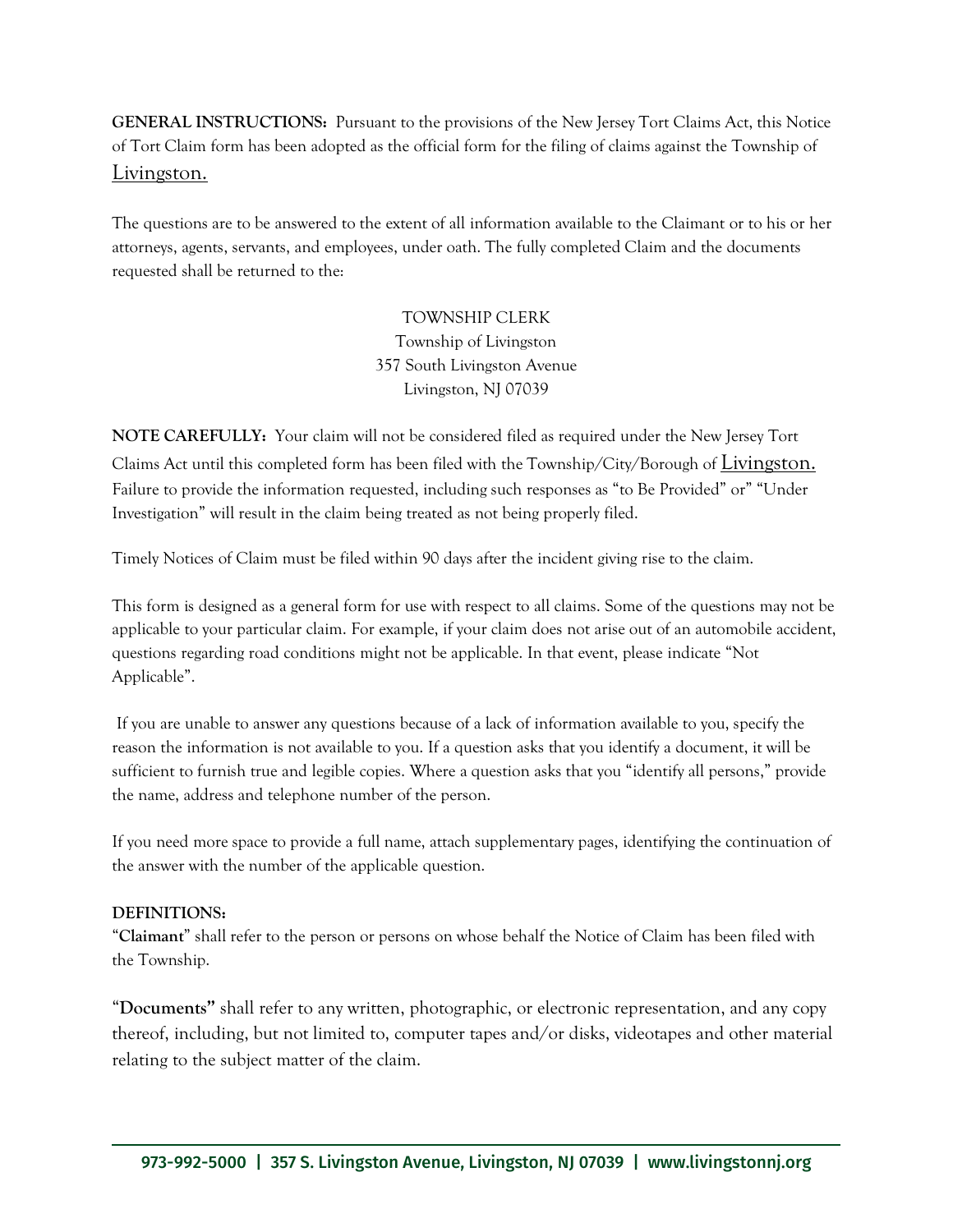"**Person"** shall include in its meaning a partnership, joint venture, corporation, association, trust or any other kind of entity, as well as a natural person.

"**Public Entity"** shall refer to the Township of Livingston along with any agent, official, or employee of the Township of Livingston against whom a claim is asserted by the Claimant.

**NOTE:** That the questions are divided into sections relating to the claimant, the claim, property damage, personal injury and the basis for the claim against the public entity or public employee.

If the claim involves only property damage, the portion on personal injuries need not be answered. If the claim involves no property damage, then the portion on property damage need not be answered.

# INFORMATION ON THE CLAIMANT

- 1. Provide the following information with respect to the Claimant:
	- Any other name by which the claimant is known
	- Address at the time of the incident giving rise to the claim.
	- Marital Status (at the time of the incident and current).
	- Identify each person residing with the claimant and the relationship, if any, of the person to the Claimant.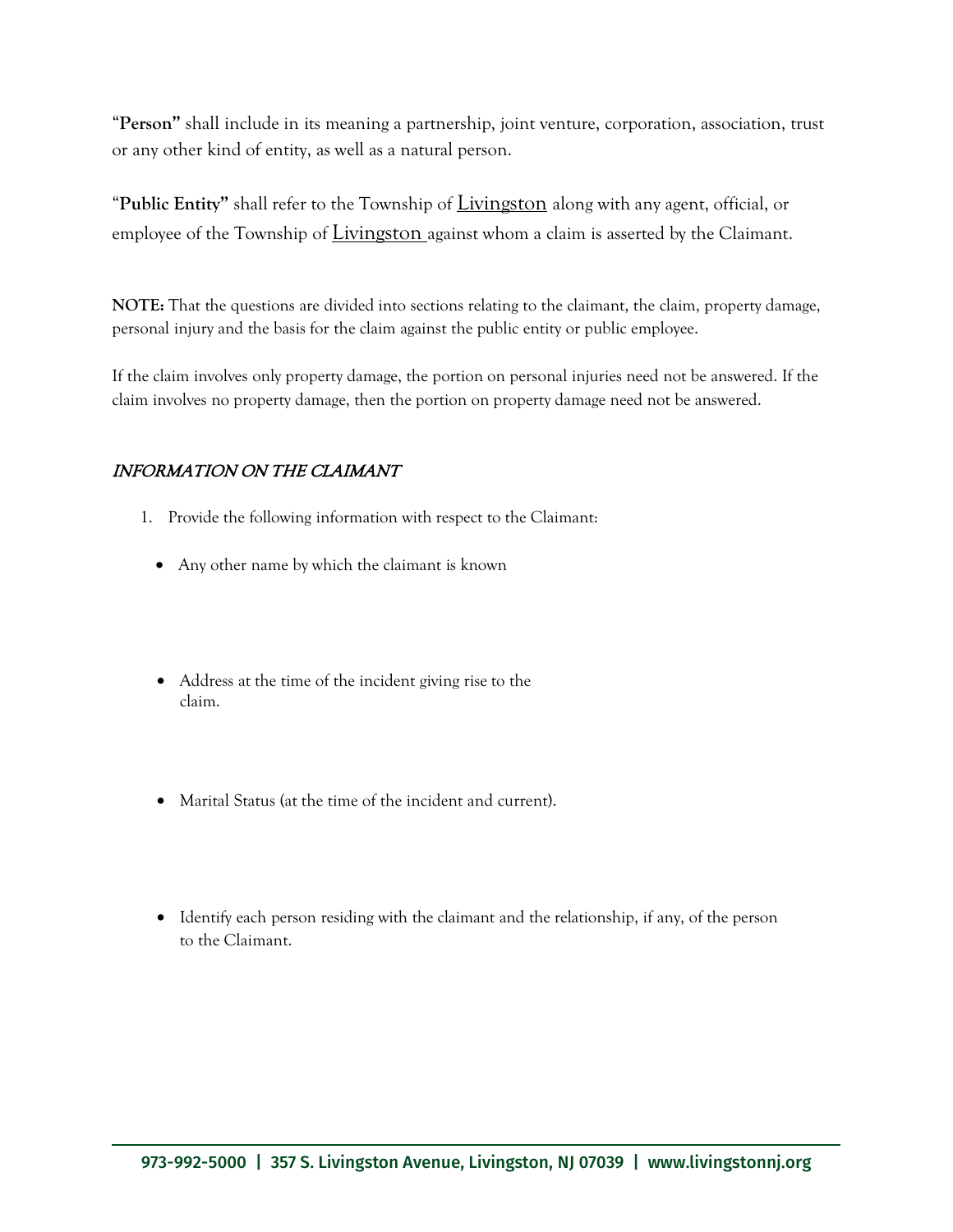2. Provide all addresses of the Claimant for the last 10 years, the dates of the residence, the persons residing at the addresses at the same time as the Claimant resided at the address and the relation, of any of the persons to the Claimant.

### INFORMATION ON ALL CLAIMS

- 3. Provide the exact date, time and place of the incident forming the basis of the claim and the weather conditions prevailing at the time.
- 4. Provide the Claimant's complete version of the events that form the basis of the claim.
- 5. List any and all individuals who were witnesses to or who have knowledge of the facts of the incident which gave rise to the claim. Provide the full name and address of each individual.

6. State the name of all police officers and police departments who investigated the accident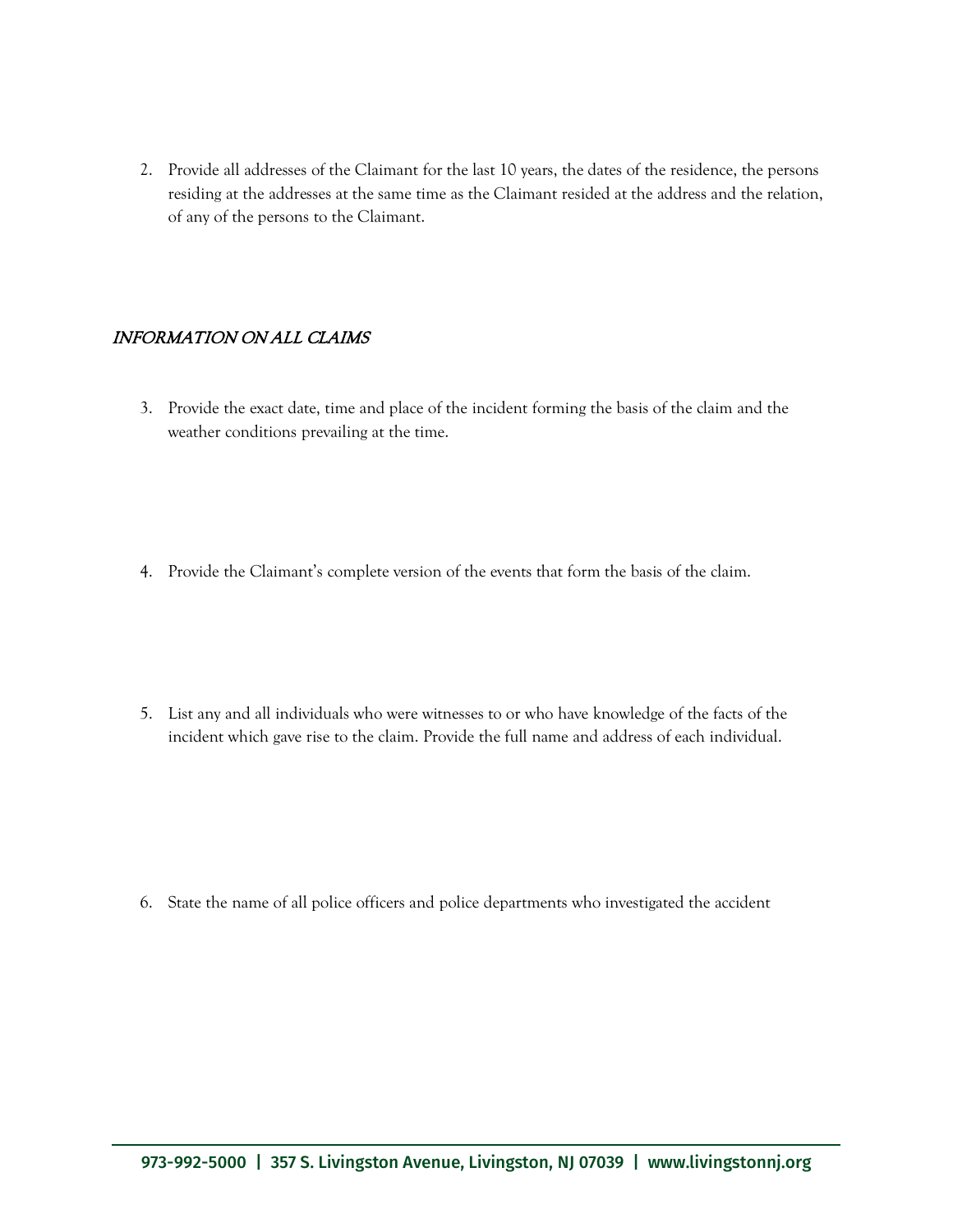- 7. Identify all public entities or public employees (by name and position) alleged to have caused the injury or property damage and specify as to each public entity or employee the exact nature of the act or omission alleged to have caused the injury or property damage
- 8. If you claim that the injury or property damage was caused by a dangerous condition of property under the control of the public entity, specify the nature of the alleged dangerous condition, and the manner in which you claim the condition caused the injury.
- 9. If you allege a dangerous condition of public property, state the specific basis on which you claim that the public entity was responsible for the condition and the specific basis and date on which you claim that the public entity was given notice of the alleged dangerous condition. Statements such as "should have known" and "common knowledge" are insufficient
- 10. If you or any other party or witness consumed any alcoholic beverages, drugs, or medications within twelve hours before the incident forming the basis of the Claim, identify the person consuming the same and for each person (a) what was consumed, (b) the quantity thereof, (c) where consumed, (d) the name and address of all persons present.
- 11. If you have received any money or thing of value for your injuries or damages from any person, firm or corporation, state the amounts received, the dates, names and addresses of the payers. Specifically list any policies of insurance, including policy number and claim number, from which benefits have been paid to you or to any person of your behalf, including doctors, hospitals or any person repairing damage to property.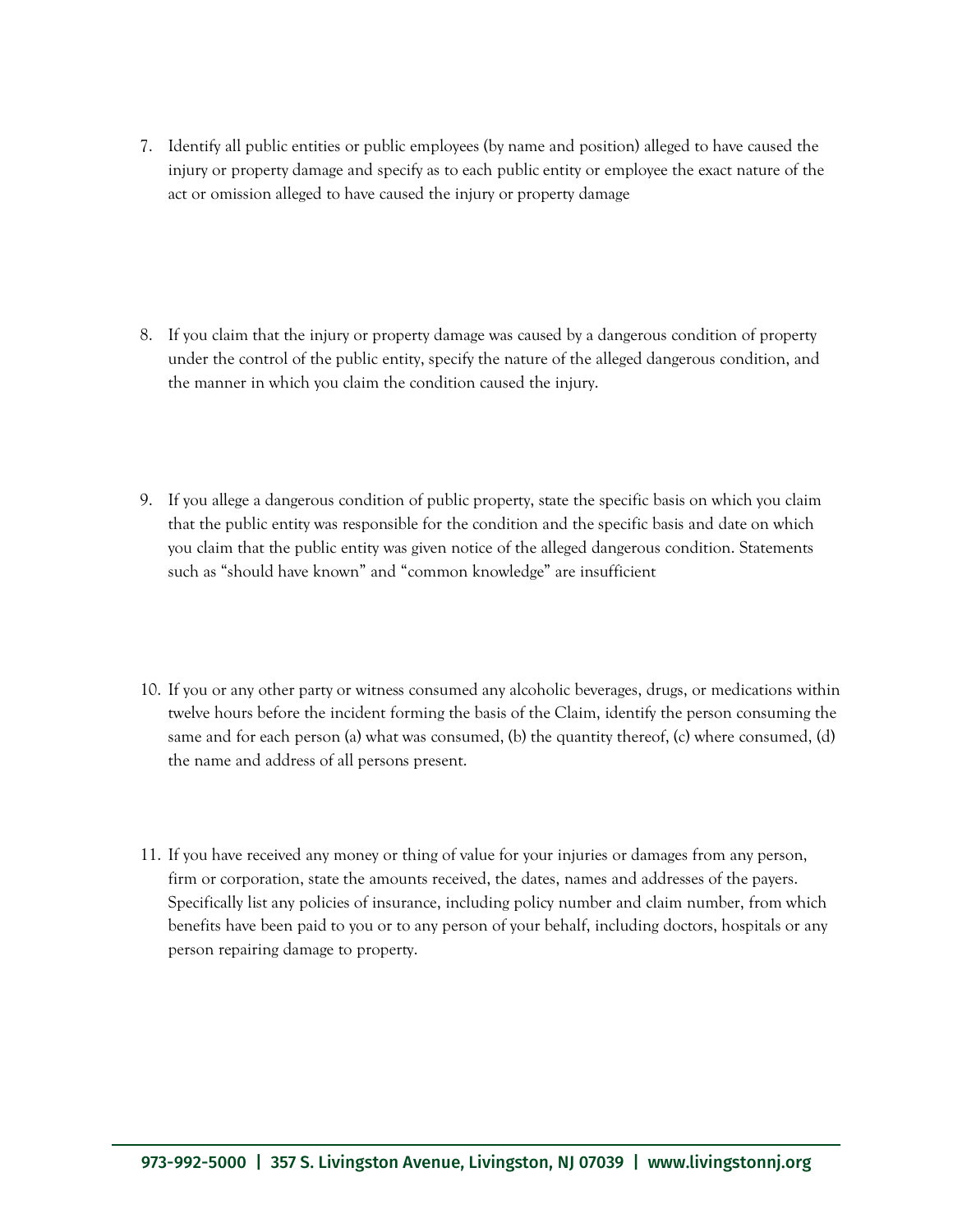12. If any photographs, sketches, charts, or maps were made with respect to anything which is the subject matter of the Claim, state the date thereof, the names and addresses of the persons making the maps and of the persons who have present possession thereof. Attach copies of any photographs, sketches, charts or maps.

- 13. If you or any of the parties to this action or any of the witnesses made any statements or admissions, set forth what was said; by whom said; the date and place where said; and in whose presence, giving names and addresses of any persons having knowledge thereof.
- 14. State the total amount of your claim and the basis on which you calculated the amount claimed as of the date of presentation
- 15. State the amount claimed as of the date of the claim; include the estimated amount of any prospective injury, damage, or loss and the basis for computation of the amount claimed.

16. Provide copies of all documents, memoranda, correspondence, reports, (including police reports), etc. which discuss, mention or pertain to the subject matter of this claim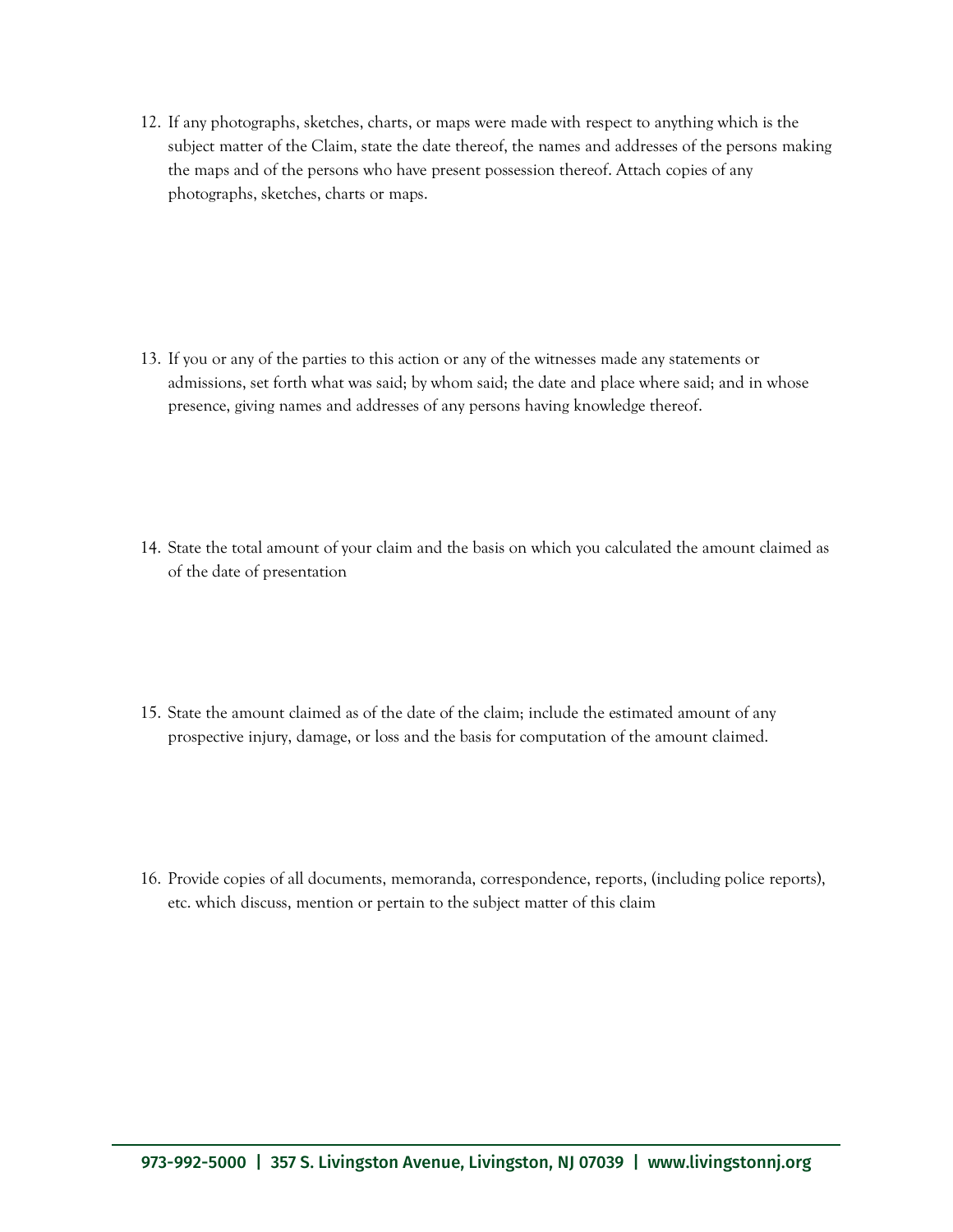17. Provide the names and addresses of all persons or entities against which claims have been made for injuries or damages arising out of the incident forming the basis of this claim and give the basis for the claim against each. Are any of the losses or expenses claimed herein covered by any policy of insurance?  $\bigcirc$  No  $\bigcirc$  Yes For each policy, state the name and address of the insurance company, policy number and benefits paid or payable?

### PROPERTY DAMAGE CLAIM

**Note: If your claim is for property damage only, complete Items 18-20 and proceed directly to the certification section on page 11 of this form.**

- 18. If your claim is for property damage, attach a description of the property and an estimate of the cost of repair. If your claim does not involve any claim for property damage, enter "None"
	- a. Describe the property damage

b. The present location and the time when the property may be inspected

c. Date property acquired\_\_\_\_\_\_\_\_\_\_\_\_\_\_\_\_\_\_\_\_\_\_\_\_\_\_\_\_\_\_\_\_\_\_\_\_\_\_\_\_\_\_\_\_\_\_\_\_\_\_\_\_

\_\_\_\_\_\_\_\_\_\_\_\_\_\_\_\_\_\_\_\_\_\_\_\_\_\_\_\_\_\_\_\_\_\_\_\_\_\_\_\_\_\_\_\_\_\_\_\_\_\_\_\_\_\_\_\_\_\_\_\_\_\_\_\_\_\_\_\_\_\_

d. Cost of the property  $\frac{6}{2}$ 

e. Value of property at time of accident \$\_\_\_\_\_\_\_\_\_\_\_\_\_\_\_\_\_\_\_\_\_\_\_\_\_\_\_\_\_\_\_\_\_\_\_\_\_\_\_\_\_

- f. Description of damage
- g. Has the damage been repaired  $\bigcirc$  No  $\bigcirc$  Yes If so, by whom, when and cost of repairs.
- h. Attach each estimate of repair costs to this form.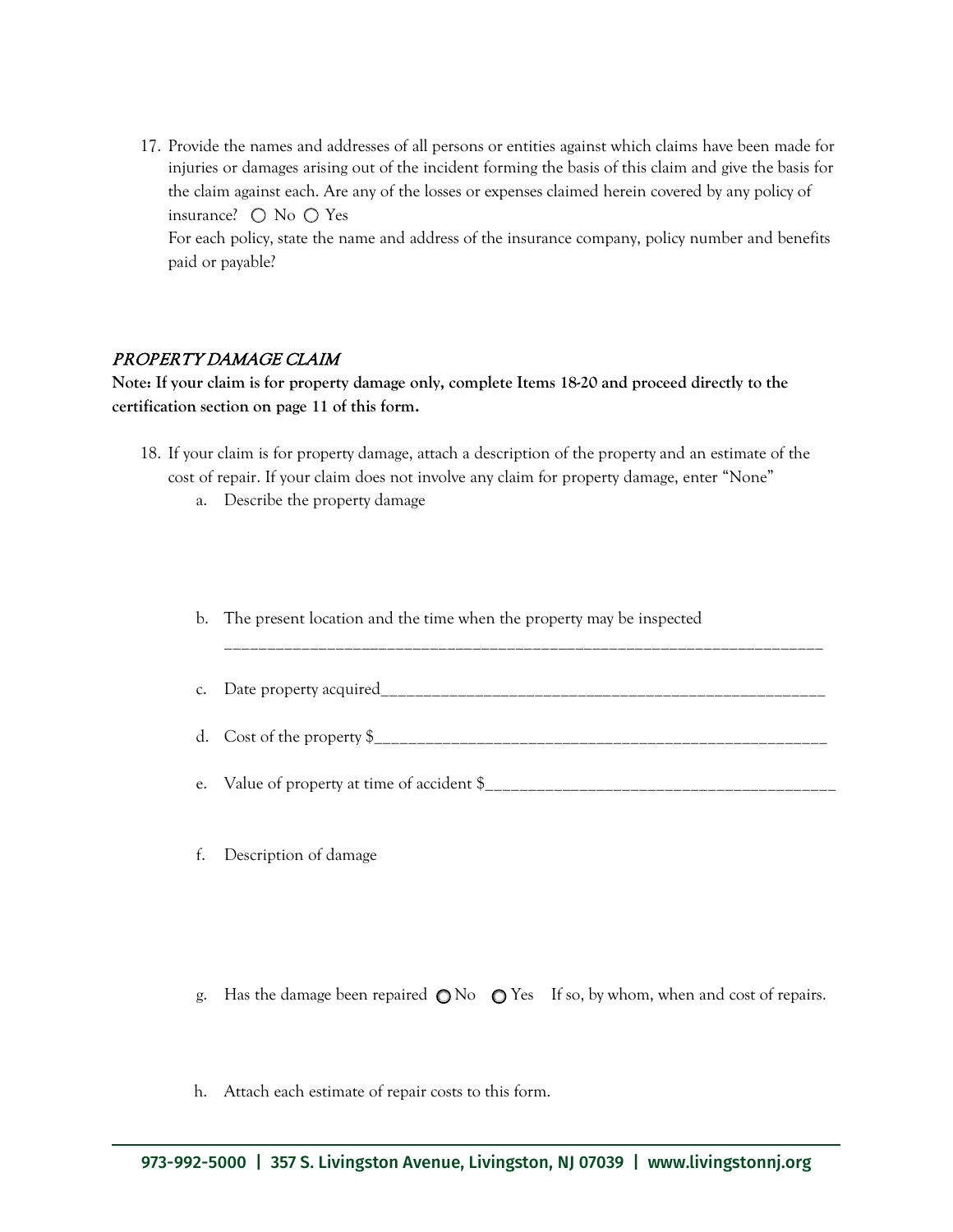i. Set forth, in detail, the loss claimed by you for property damage.

- 19. Set forth, in detail, all other items of loss or damage claimed by you and the method by which you made the calculations.
- 20. The amount of the total claim. \_\_\_\_\_\_\_\_\_\_\_\_\_\_\_\_\_\_\_\_\_\_\_\_\_\_\_\_\_\_\_\_\_\_\_\_\_\_\_\_\_\_\_\_\_\_\_\_\_\_\_\_\_

## PERSONAL INJURY CLAIMS

- 21. Was any complaint made to the public entity or to any official or employee of the public entity? State the time and place of the complaint and the person or persons to whom the complaint was made.
- 22. Describe in detail the nature, extent and duration of any and all injuries
- 23. Describe in detail any injury or condition claimed to be permanent.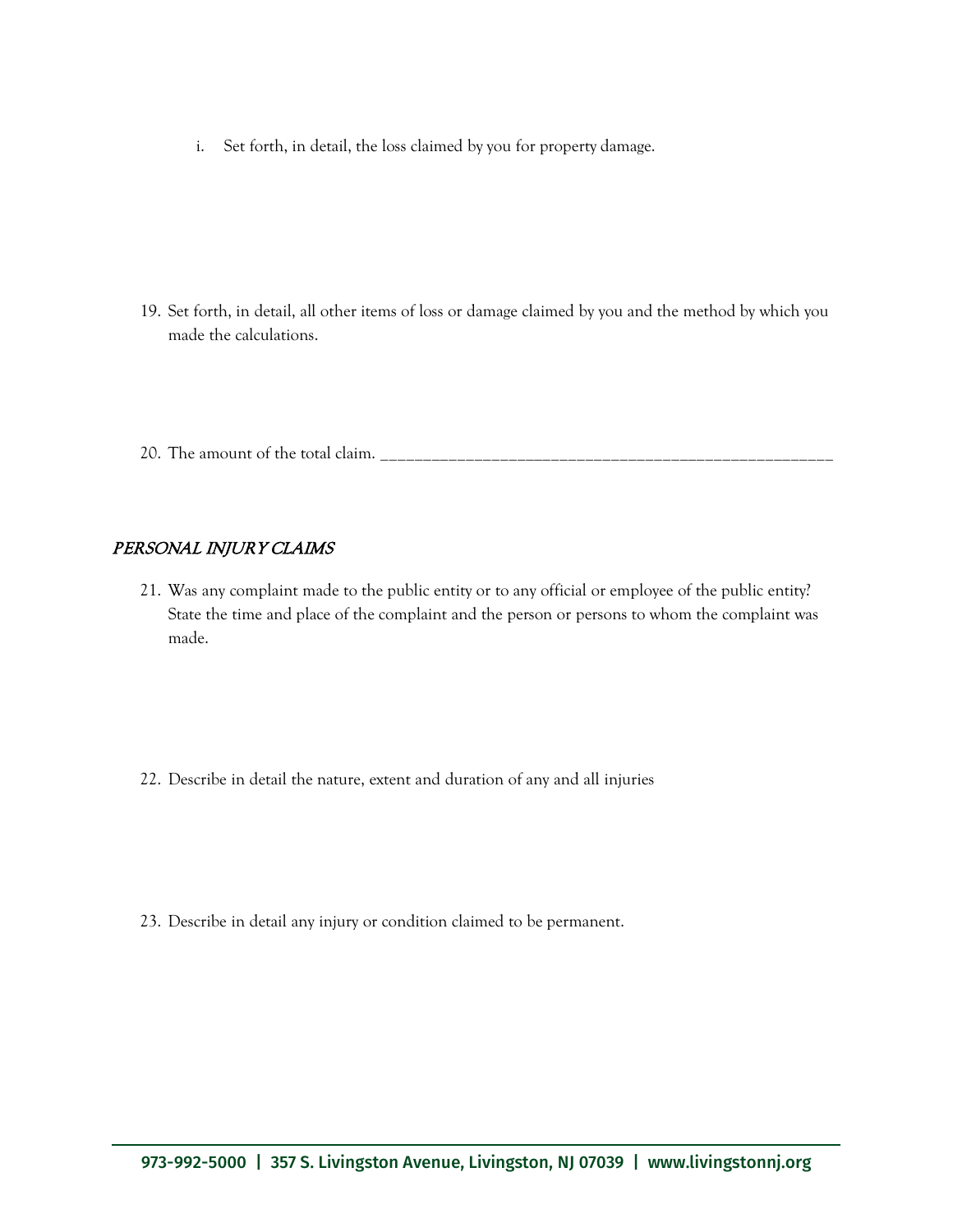24. If confined to any hospital, state name and address of each and the dates of admission and discharge. Include all hospital admissions prior to and subsequent to the alleged injury and give the reason for each admission

- 25. If x-rays were taken, state (a) the address of the place where each was taken, (b) the name and address of the person who took them, (c) the date when each was taken, (d) what each disclosed, (e) where and in whose possession they now are. Include all x-rays, whether prior to or subsequent to the alleged injury forming the basis of the claim.
- 26. If treated by doctors, including psychiatrist or psychologist, state (a) the name and present address of each doctor, (b) the dates and places where treatments are continuing, the schedule of continuing treatments. Provide true copies of all written reports rendered to you or about you by any doctor whom you propose to have testify on your behalf.
- 27. If you have any physical impairment which you allege is caused by the injury forming the basis of your claim and which is affecting your ordinary movement, hearing or sight, state in detail, the nature and extent of impairment and what corrective appliances, support or device you use to overcome alleviate the impairment
- 28. If you claim that a previous injury has been aggravated or exacerbated, describe the injury and give the name and present address of each doctor who treated you for the condition, the period during which treatment was received and the cause of the previous injury. Specifically list any impairment, including use of eyeglasses, hearing aid or similar device, which existed at the time of the injury forming the basis of the claim.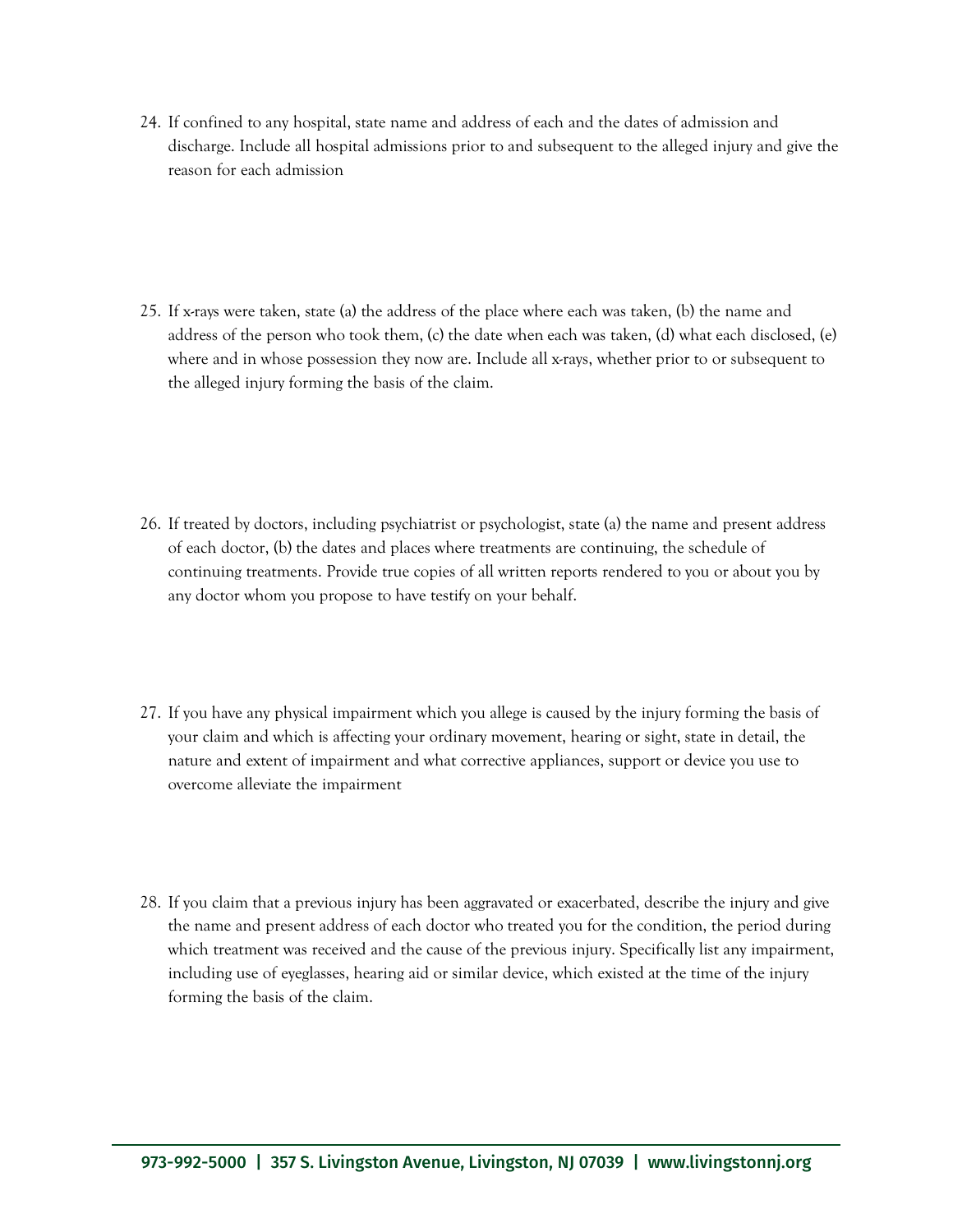29. If any treatments, operations, or other forms of surgery in the future has been recommended to alleviate any injury or condition resulting from the incident which forms the basis of the claim, state in detail (a) the nature and extent of the treatment, operation, or surgery, (b) the purpose thereof and the results anticipated or expected, (c) the name and address of the doctor who recommended the treatments operations or surgery, (d) the name and address of the doctor who will administer or perform the same, (e) the estimated medical expenses to be incurred,  $(f)$  the estimated length of time of treatments, operations or surgery, period of hospitalization and period of convalescence, (g) all other losses or expenditure anticipated as a result of the treatment, operations or surgery, (h) further if it is your intention to undergo the treatments, operation or surgery, please give an approximate date.

30. Itemize any and all expenses incurred for hospital, doctors, nurses, x-rays, medicines, care and appliances and indicate which expenses were paid by any insurance coverage

- 31. If employed at the time of the alleged injury forming the basis of the claim state (a) the name and address of the employer, (b) position held and the nature of the work performed, (c) average weekly wages for the year prior to the injury, (d) period of time lost from employment, giving dates (e) amount of wages lost, if any. List any sources of income continuation or replacement, including, but not limited to, worker's compensation, disability income, social security and income continuation insurance
- 32. If other loss of income, profit or earnings is claimed, state (a) total amount of loss, (b) give a complete detailed computation of the loss, (c) the nature and dates of the loss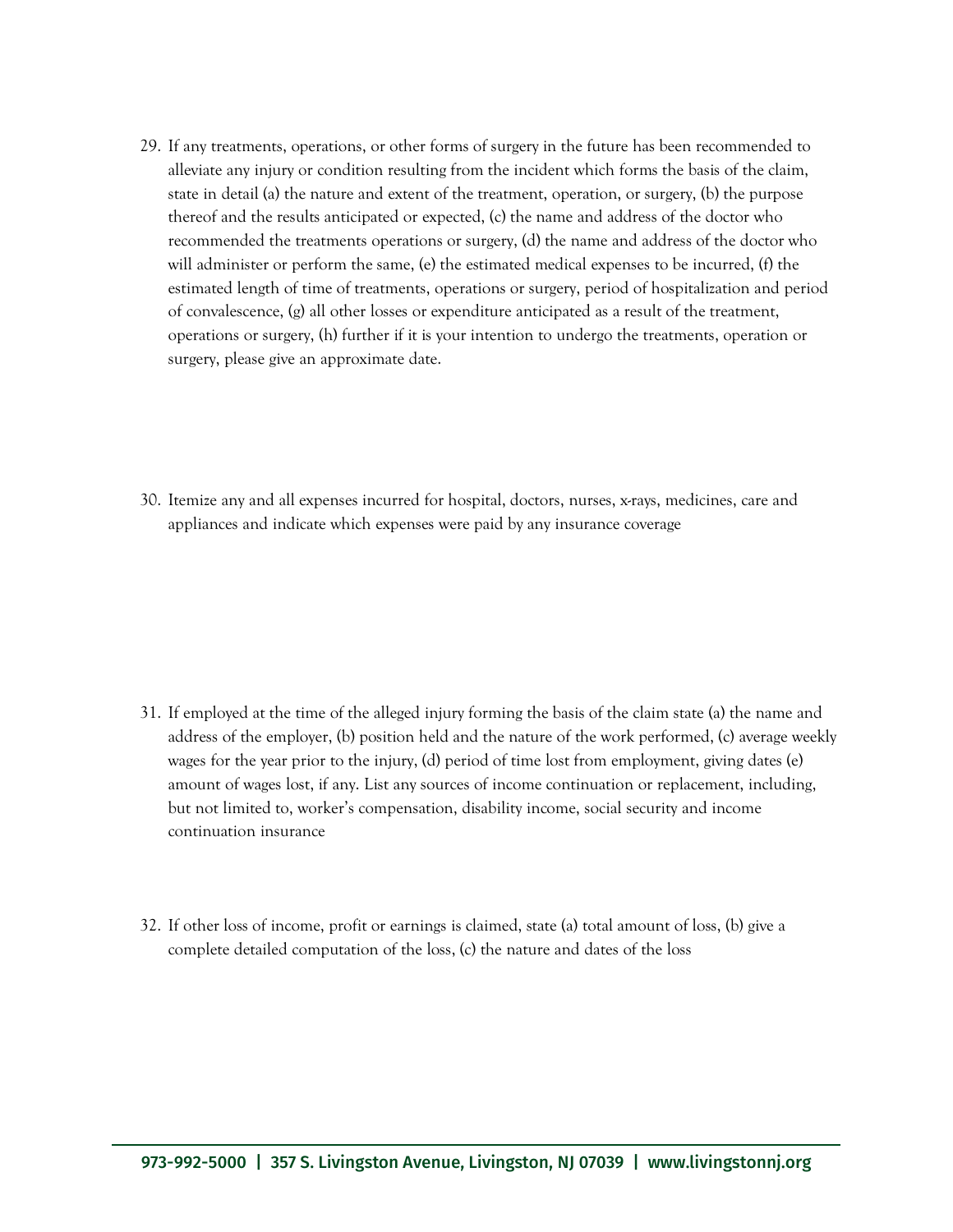33. If you are claiming lost wages state (a) the date that the employment began, (b) the name and address of the employer, (c) the position held and the nature of the work performed, (d) the average weekly wages. Attach copies of pay stubs or other complete payroll records for all wages received during the year

34. Have you received, or agreed to receive, any money from anyone for the damage claimed herein?  $\bigcirc$  No  $\bigcirc$  Yes If so, set forth the details of such agreement.

35. Please specify, if known, whether the claim arises out of any of the following activities of:

| 1) Any Construction Project   |
|-------------------------------|
| 2) Any Demolition Project     |
| 3) Any Road or Bridge Project |
| 4) Other                      |

**DOCUMENT REQUEST:** Provide all documents identified in your answers to the above questions

- 1. Copies of itemized bills for each medical expense and other losses and expenses claimed
- 2. Full copies of all appraisals and estimates of property damage claimed by you
- 3. Copies of all written reports of all expert witnesses and treating physicians
- 4. A letter from your employer verifying your lost wages. If self employed, a statement showing the calculation of your claimed lost income

### **Title 59**

The Legislature recognizes the inherently unfair and inequitable results which occur in the strict application of the traditional doctrine of sovereign immunity. On the other hand the Legislature recognizes that while a private entrepreneur may readily be held liable for negligence within the chosen ambit of his activity, the area within which government has the power to act for the public good is almost without limit and therefore government should not have the duty to do everything that might be done. Consequently, it is hereby declared to be the public policy of this State that public entities shall only be liable for their negligence within the limitations of this act and in accordance with the fair and uniform principles established herein. All of the provisions of this act should be construed with a view to carry out the above legislative declaration.

L.1972, c. 45, s. 59:1-2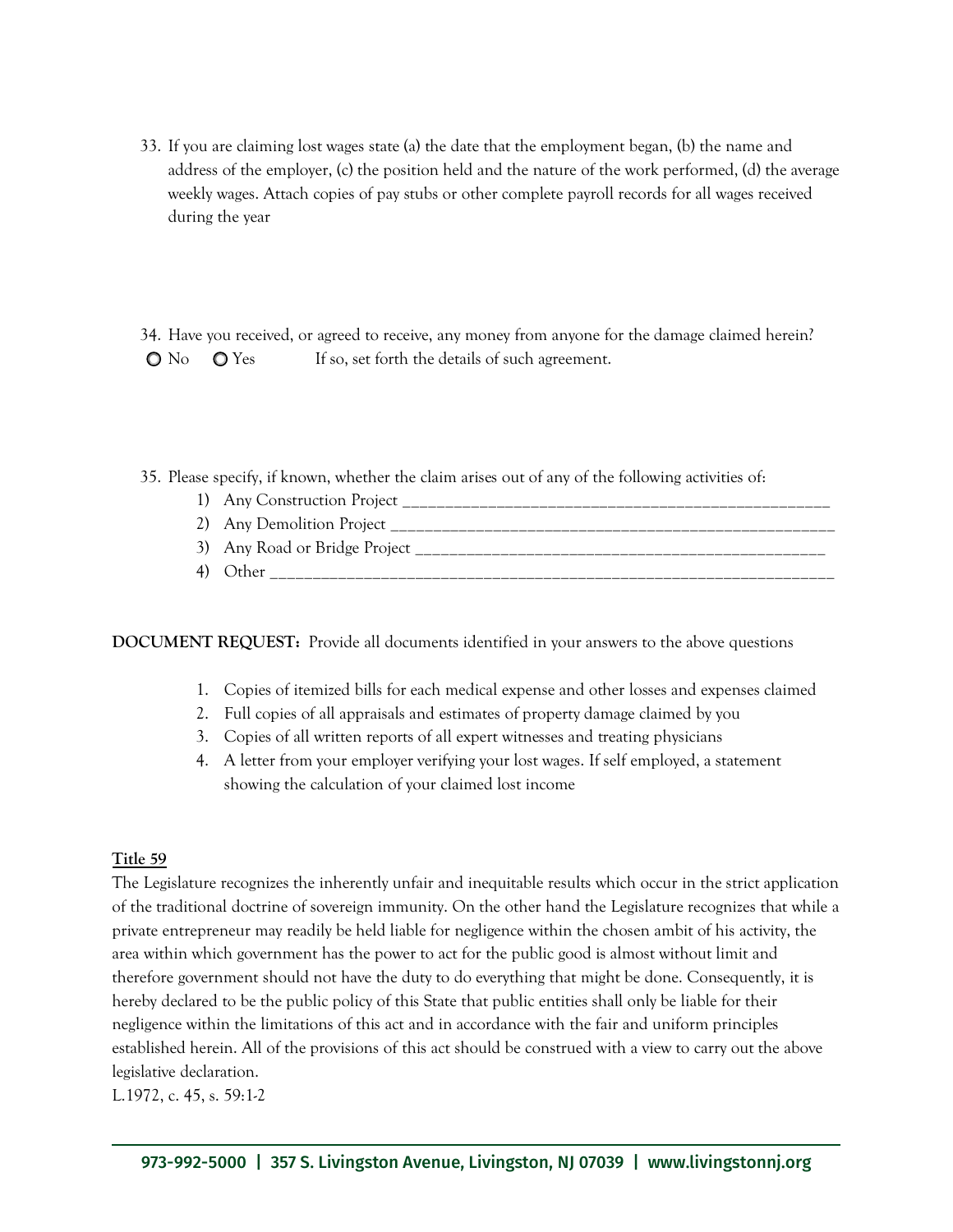**CERTIFICATION:** I hereby certify that the information provided is the truth and is the full and complete response to the questions, to the best of my knowledge. I am aware that if any statement made is willfully false, that I am subject to punishment provided by law.

| $\sim$<br>512. | .<br>___<br>___<br>____ | _______<br>_________ |
|----------------|-------------------------|----------------------|
|                |                         |                      |